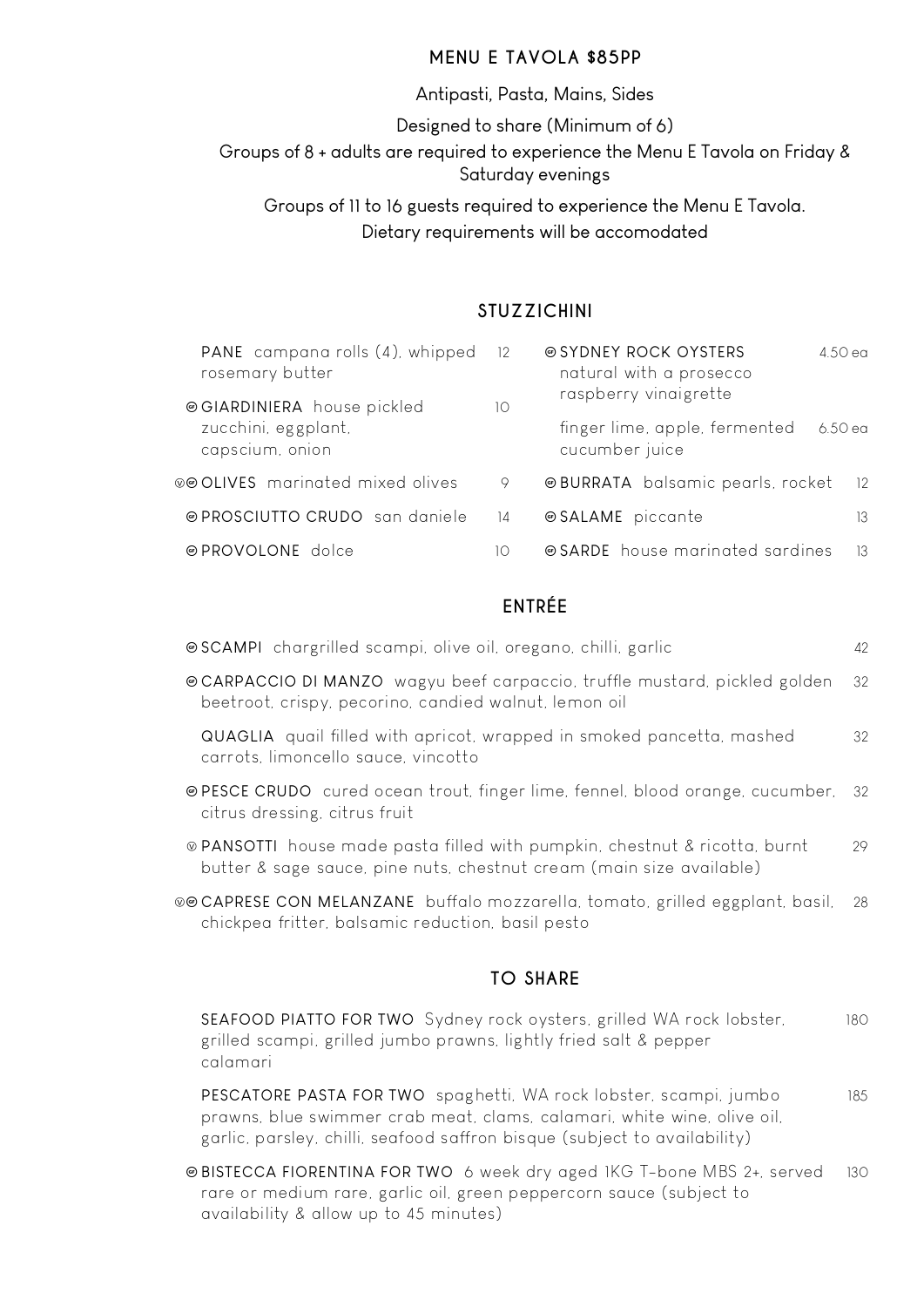### **PASTA**

| MACCHERONI RAGU BIANCO veal & smoked pancetta ragu, porcini & wild<br>mushroom, mascarpone, aged pecorino                                                                   | 38        |
|-----------------------------------------------------------------------------------------------------------------------------------------------------------------------------|-----------|
| ORECCHIETTE CON CIME DI RAPA cime di rapa, pork sausage, nduja, broccoli<br>cream sauce                                                                                     | 35        |
| LINGUINE ALL' ARAGOSTA WA rock lobster, cherry tomato, garlic, chilli,<br>lobster butter bisque, citrus almond pesto                                                        | 55        |
| SPAGHETTI NERI black squid ink spaghetti, mussels, calamari, nduja, cherry<br>tomato sugo, bottarga                                                                         | 40        |
| FETTUCCINE CON PANCETTA E FUNGHI pancetta, wild mushrooms, porcini<br>mushrooms, truffle, rosemary, mushroom cream sauce,                                                   | 35        |
| <b>GLUTEN FREE PASTA AVAILABLE</b>                                                                                                                                          |           |
| <b>MAIN</b>                                                                                                                                                                 |           |
| PESCATO DEL GIORNO fish of the day                                                                                                                                          | <b>MP</b> |
| ⊕FILETTO DI MANZO beef tenderloin MBS+4 served medium rare, wrapped in<br>pancetta, golden beetroot, roasted fennel, parmesan potatoes, porcini<br>mushroom sauce           | 55        |
| <b>© WA ROCK LOBSTER</b> 650 - 700gm grilled with olive oil, oregano, chilli, garlic,<br>rocket pear & fennel salad                                                         | 85        |
| <b>@POLLO SALTIMBOCCA</b> chicken fillet filled with prosciutto crudo & sage, dutch<br>carrots, broccoli, parmesan potatoes, white wine, butter & green<br>peppercorn sauce | 46        |
| @ ANATRA AFFUMICATA confit smoked duck, heirloom tuscan kale, garlic<br>parsley potatoes, blueberry sauce                                                                   | 48        |
| @GUANCIA DI VITELLO slow cooked black angus beef cheeks, root vegetables,<br>parsnip creme, potato crisp, red wine jus                                                      | 45        |
| @BISTECCA 400gm MBS+ 2, 6 week dry aged rib eye on the bone, carrot,<br>roasted potato, truss cherry tomato, green peppercorn sauce                                         | 75        |
| <b>CONTORNI</b>                                                                                                                                                             |           |
| ®® ROAST POTATOES garlic, sea salt, e.v.o.o                                                                                                                                 | 13        |
| ⊗⊕ RUCOLA rocket, candied walnut, orange, fennel, pickled golden beetroot,<br>pecorino, citrus dressing                                                                     | 18        |
| @FAGIOLINI CON PANCETTA beans wrapped in pancetta, almond, vincotto                                                                                                         | 14        |

ÅÔ SEASONAL VEGETABLES garlic & e.v.o.o 14

ÅÔ INSALATA MISTA mixed leaf salad, e.v.o.o, balsamic 13

Ô CAVOLO NERO tuscan cabbage, pancetta, garlic 16

Å SHOESTRING FRIES aioli 11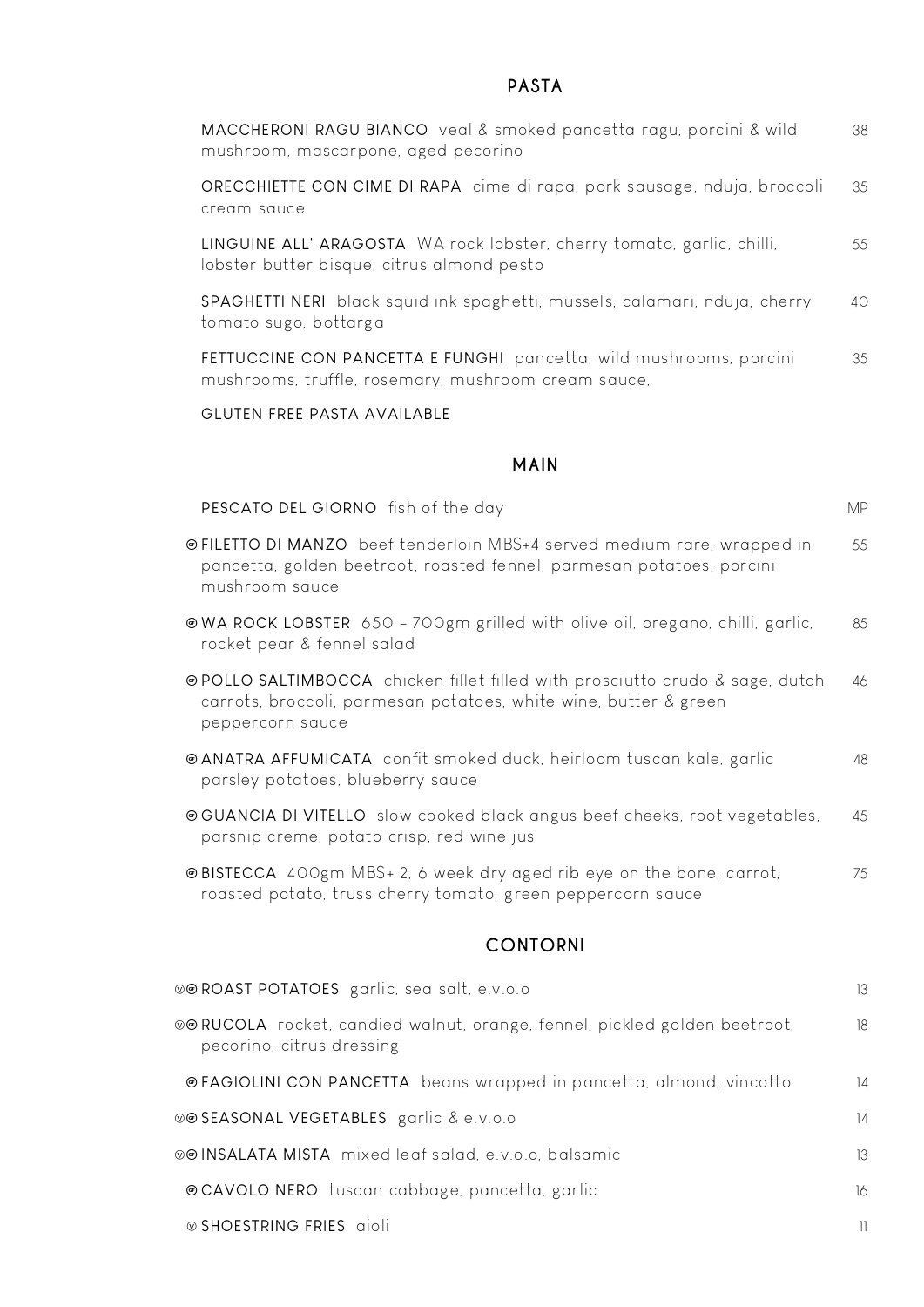#### **VEGETARIAN MENU**

# **ENTRÉE**

| ⊕PANELLA chickpea fritter millefoglie, gorgonzola fondue, carrot, zucchini,<br>asparagus, crispy parmesan, basil pesto             | 28 |
|------------------------------------------------------------------------------------------------------------------------------------|----|
| @BURRATA DELL'ORTOLANO burrata mozzarella, truss tomato, grilled eggplant,<br>zucchini & asparagus in a lemon oil, balsamic pearls | 28 |
| MELANZANA ALLA PARMIGIANA layers of eggplant, parmesan, mozzarella,<br>tomato sugo & basil (available as entrée or main)           | 24 |
| <b>MAIN</b>                                                                                                                        |    |
| <b>PANSOTTI</b> house made pasta filled with pumpkin, ricotta & chestnut, burnt<br>butter & sage sauce, pine nuts, chestnut cream  | 35 |
| GNOCCHI DI PATATE house made gnocchi, gorgonzola fondue, pistachio                                                                 | 30 |
| FETTUCCINE CON FUNGHI E TARTUFO wild mushrooms, porcini mushrooms,<br>truffle, mushroom cream, rosemary                            | 32 |
| ORECCHIETTE VEGETARIANE cime di rapa, garlic, chilli, broccoli cream sauce,<br>aged pecorino                                       | 32 |

### **CHILDREN'S MENU**

| SPAGHETTI POMODORO house made pomodoro sauce              | 18                       |
|-----------------------------------------------------------|--------------------------|
| SPAGHETTI BOLOGNESE beef bolognese, parmesan, tomato sugo | 19                       |
| PENNE PESTO basil & pine nut pesto                        | 19                       |
| GNOCCHI POMODORO house made gnocchi, tomato sugo          | 19                       |
| PENNE RAGU pork & veal ragu, tomato sugo                  | 19                       |
| POLLO COTOLETTA chicken schnitzel & chips                 | 20                       |
| PESCE & CHIPS battered fish & chips                       | 20                       |
| GELATO OR SORBET chocolate, vanilla, lemon, mango         | single \$7 I double \$13 |